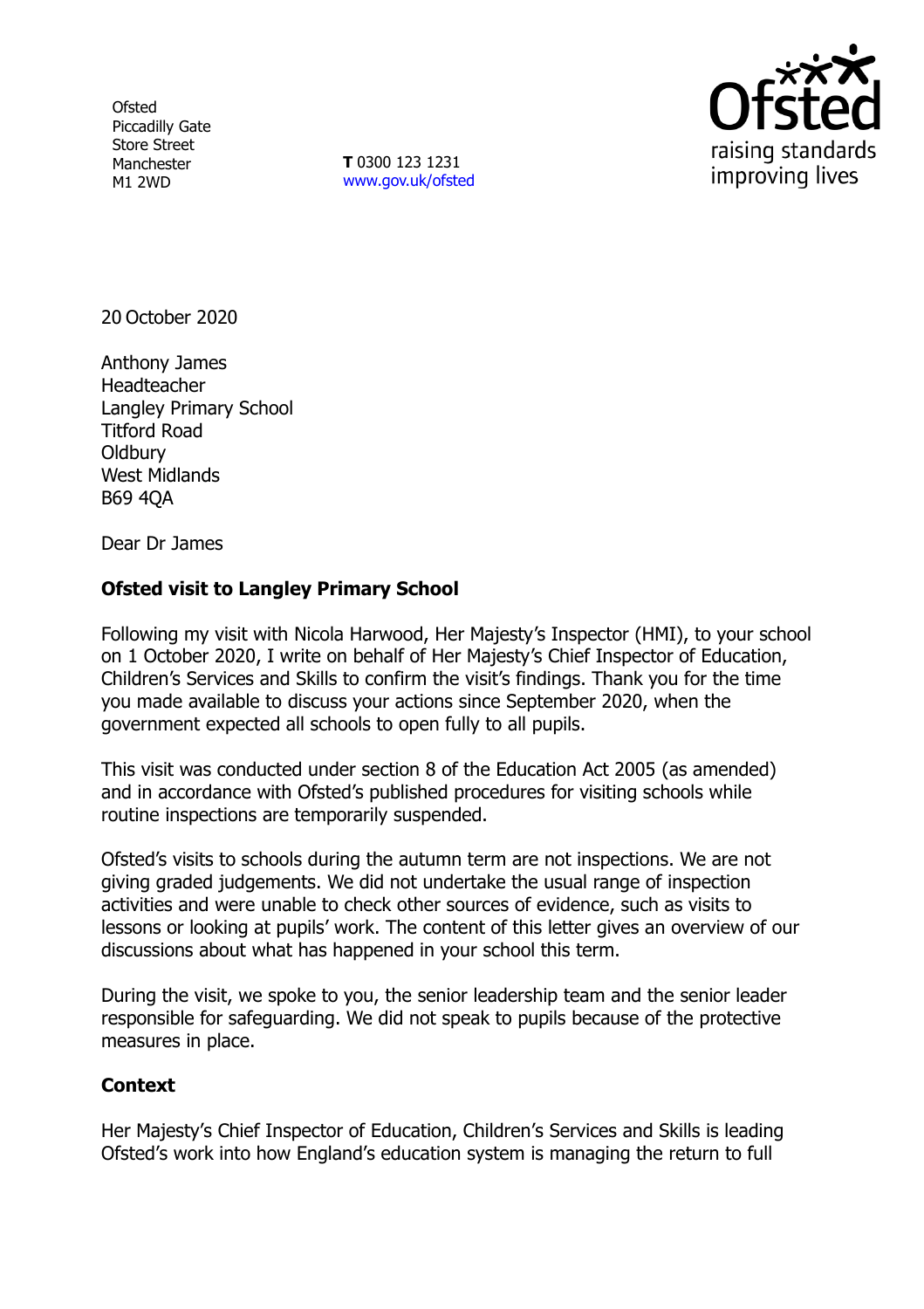

education for pupils, following an extended break in formal schooling due to the COVID-19 (coronavirus) pandemic.

In undertaking this focused work, HMI are visiting a broad range of schools. HMI will visit a sample of:

- approximately 1,200 schools across all Ofsted grades (outstanding, good, requires improvement and inadequate)
- maintained schools, academies and free schools, special schools and centres of alternative provision, including those in cities, and coastal, town or rural communities.

The information from this visit will feed into Ofsted's national reporting so that the insights can be shared with the government and the education sector. We did not find any significant concerns during the visit. In such a case, an inspection report would be published on our website and available to parents and carers.

We did not consider your response to COVID-19 during the spring and summer terms 2020, when the school was not open to all pupils.

## **From this visit, inspectors noted that:**

- The school opened fully to all pupils on 3 September 2020.
- Initially, attendance was broadly in line with that of the previous year. As the term progressed and local restrictions were introduced, attendance dipped. At the time of the visit, attendance was back to where it usually is for this time of year.
- $\blacksquare$  Pupils are studying their usual subjects. This half term, pupils are recapping knowledge and skills from the previous year. You intend that all pupils will return to their normal curriculum after October half term.
- Your routine assessment procedures are being used to check what pupils know and can do. Learning support assistants provide help in the classroom for pupils who need to catch up.
- You prioritise the teaching of reading. In Year 2, teachers have checked what sounds pupils know already. You told us that teachers read to their class daily and have chosen new texts to use.
- In mathematics, teachers are focusing on core number skills, such as addition, subtraction and fractions. Pupils use an online programme to practise their multiplication tables in school and at home.
- You have adjusted the order in which you teach topics in some subjects. For example, you have decided to focus on building relationships and establishing